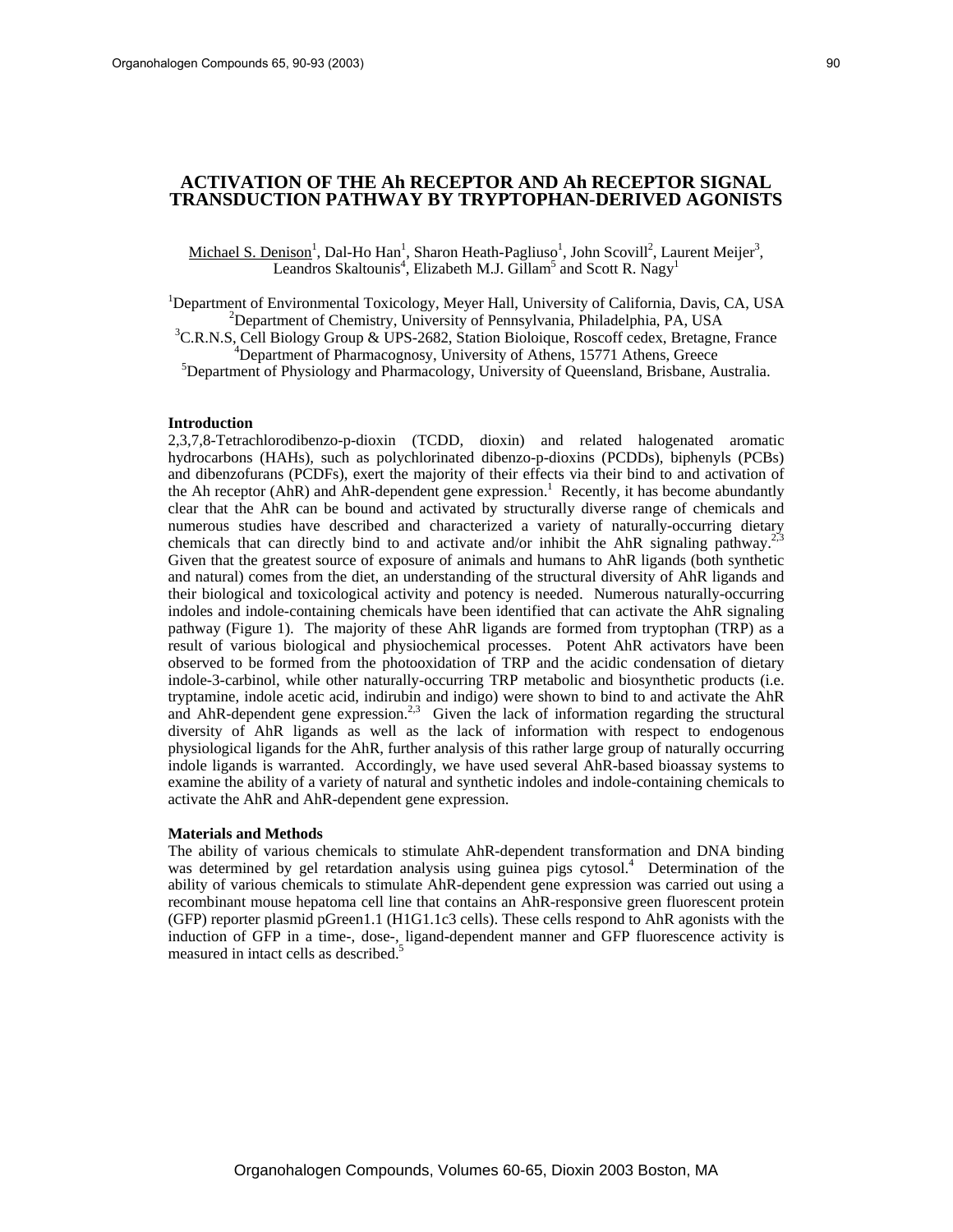#### **Results and Discussion**

Numerous indoles and indole-containing chemicals have been shown to be AhR agonists (figure 1).<sup>2</sup> We have examined a series of derivatives of several of these indole-containing ligands in order to better understand the structural diversity of AhR ligands and to determine whether key structural characteristics exist in this class naturally-occurring ligands. Tryptanthrins are a class of naturally occurring compounds found in plants as well as being a microbial metabolite that has some therapeutic uses. Given their high degree of structural similarity to one of the most potent indole AhR agonists, indolo[3,2-b]carbazole, and previous studies demonstrating their activity at the AhR, $6$  we first examined a series of trytpanthrins.<sup>7</sup> These results revealed several compounds (2, 4, 5, 11) that were relatively potent activators of AhR-dependent gene expression (with EC50s of between 14-30 nM compared to TCDD at 0.01 nM). Subsequent studies demonstrated the ability of these specific compounds to stimulate AhR DNA binding in gel retardation analysis and to induce CYP1A1 expression as determined by rtPCR (data not shown). Our results also demonstrate that these compounds were significantly more potent than the classical PAH inducers beta-naphthoflavone and 3-methylcholanthrene. Additional analysis was focused on the ability of a series of 10 substituted indoles to activate AhR-dependent gene expression.<sup>8</sup> The majority of these chemicals were relatively weak activators, with only 2-methylindole and oxazolodiindole inducing reporter gene expression in the low to mid µM concentration range. Previous studies have also reported that indigo and indirubin were potent activators of the AhR in an AhR-Arnt containing yeast cell bioassay system and that they were equipotent or 50-fold more potent than TCDD, respectively.<sup>9</sup> Our results, however, demonstrate that while these compounds are relatively active (figure 3), they are 50,000 to 100,000-fold less potent than TCDD. This significant difference from previously published results likely derives from the metabolic lability of these chemicals in mammalian cells combined with the limitated solubility of TCDD in aqueous yeast growth media. Subsequent analysis of 26 substituted synthetic indirubins resulted in the identification of five compounds that were extremely potent activators of the AhRdependent gene expression (with EC50s between 1-8 nM, compared to TCDD at 0.015 nM).<sup>10</sup> These results demonstrate that the substituted indirubins represent some of the most potent nonHAH AhR activators that have been identified to date. Current studies are examining the affinity for AhR ligand binding domain and the relative ability to stimulate AhR transformation and DNA binding. While the biological/toxicological significance of these results remain to be elucidated, these results do suggest that indole-containing compounds likely represent one major group of potent naturally-occurring activators of the AhR to which we are exposed.

### **References**

- 1. Safe S (1990) Crit Rev Toxicol 21,51-88.
- 2. Denison MS, Nagy SR (2002) Ann Rev Pharmacol Toxicol 43,309-334.
- 3. Denison MS, Heath-Pagliuso S (1998) Bull Environ Contam Toxicol 61,557-568.
- 4. Phelan D, Winter GM, Rogers WJ, Lam JC et al. (1998) Arch Biochem Biophys 357,155-163.
- 5. Nagy S., Sanborn JR, Hammock BD, Denison, M.S. (2002) Toxicol Sci 65, 200-210.
- 6. Schrenk D, Riegniger D, Till M et al. (1997) Biochem Pharmacol 54, 165-171.
- 7. Scovill J, Blank E, Konnick M et al. (2002) Antimicrob Agent Chemother 46,882-883.
- 8. Gillam E., Notley LM, Cai H, DeVoss JJ, Guengerich FP (2000) Biochem 39,13817-13824.
- 9. Adachi J, Mori Y, Matsui S, Takigama H et al. (2001) J Biol Chem 276,31475-31478.
- 10. Leclerk S, Garnier M, Hoessel R, Marko D et al. (2001) J Biol Chem 276,251-260.

## **Acknowledgements**

This work was supported by the National Institutes of Environmental Health Sciences (ES07865, ES04699 and ES05707) and the California Agricultural Experiment Station.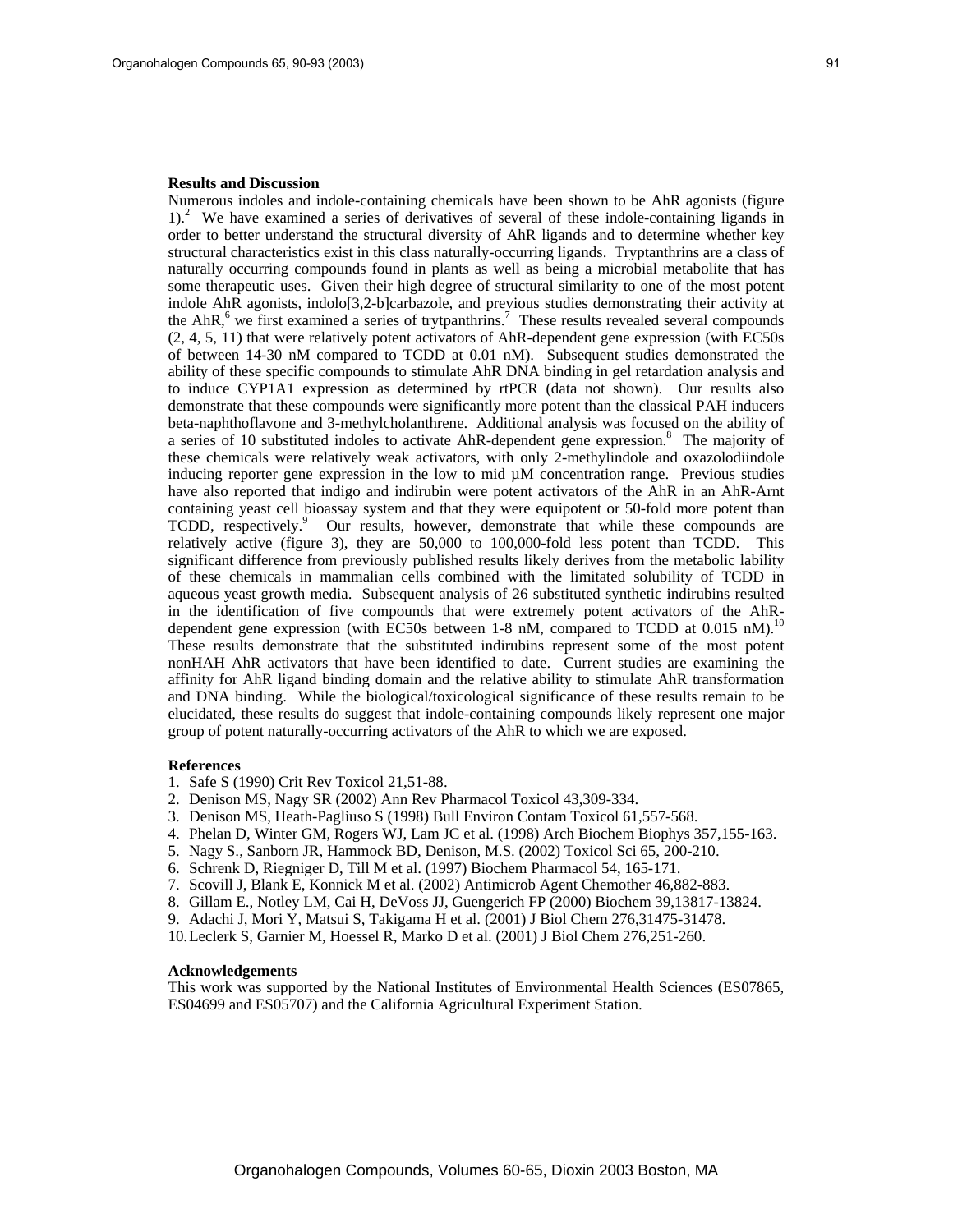

Figure 1. Tryptophan-derived chemicals which have been shown to bind to and/or activate the AhR and AhR-dependent gene expression. Reprinted from reference 2.